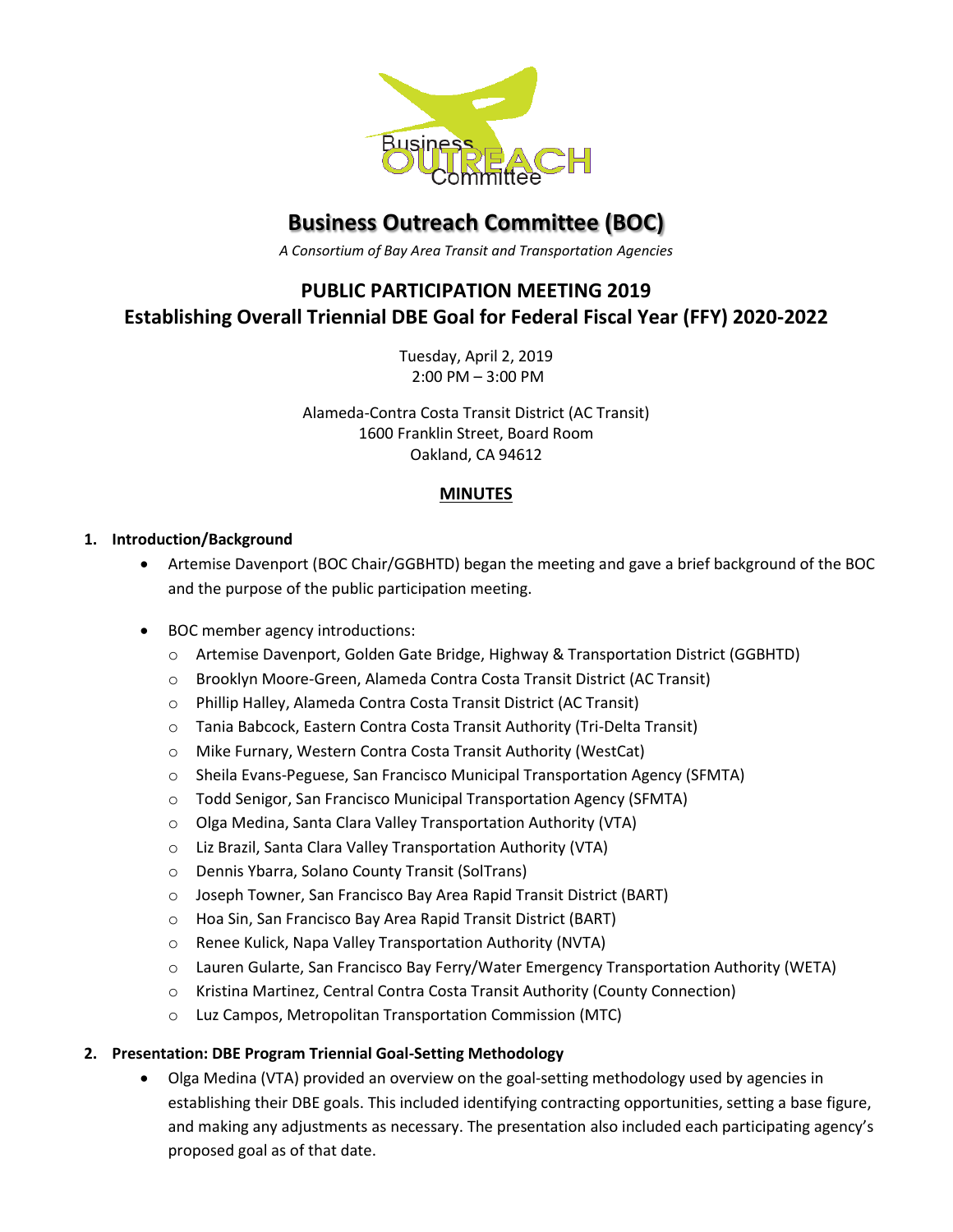#### **3. Presentation: Nor-Cal PTAC**

 K. Patrice Williams of Norcal Procurement Technical Assistance Center (PTAC) provided an overview of a no-cost service available to DBEs. These support services include bid matching, strategic planning, procurement counseling, and assistance with bid proposals/submittals.

#### **4. Public Comments, Q&A**

- Are race-neutral goals being phased out? Are you finding more success in race-conscious goals?
	- o Sheila Evans-Peguese stated yes, however, race-conscious must be justified through a narrowly tailored disparity study.
- Artemise Davenport (GGBHTD) noted that these proposed goals are not confirmed as each agency continues to work through their respective departments. Each agency will publish their final proposed goals for thirty (30) days on their individual websites.
- How does WestCat have a 0% proposed goal? This does not look good from an outside perspective
	- o Mike Furnary stated that WestCat does not anticipate receiving federal funding to use on its upcoming contracting opportunities. They anticipate using federal dollars for the purchase of vehicles, which is not included in this goal-setting process. Transit Vehicle Manufacturers (TVMs) are required to establish their own DBE goals.
- Is there anywhere on your website(s) where we can see past DBE participation/goal attainment? It would help to see the attainment and how DBE's could help achieve those goals.
	- o Proposed goals will be posted on individual agency websites. In addition, most agencies report to their Board of Directors or Committees, the status of goal attainment and DBE participation for the fiscal year.
	- o Liz Brazil (VTA) also noted that the Federal Transit Administration (FTA) website lists its top fifty (50) grantees past goals and attainment.
	- o Artemise Davenport stated she would create a list to include DBE goals and attainment for each agency in attendance and will post to the Golden Gate Bridge District's website.
- This is a request for all agencies to make a coordinated effort in creating one major report that captures cumulative data related to the DBE program. This may include progress, challenges, participation, payments, etc. There are challenges with DBEs and SBEs being paid on time. The program should help small businesses grow and profit in the State of California.
- What level of tier are DBEs participating on contracts? How can DBEs move from the 5<sup>th</sup> or 6<sup>th</sup> tier to the 1<sup>st</sup> or 2<sup>nd</sup> tier?
	- o Sheila Evans-Peguese (SFMTA) responded that although it is encouraged, it can be a challenge to unbundle contracts.
- I am not a DBE, but a SBE. What resources are available to SBEs?
	- o Most agencies have a separate SBE component or program. There are also SBE goals on contracts.
- How do you start looking at teams before a RFP is even put out? Most are already formed beforehand.
	- o Artemise Davenport (GGBHTD) responded that the BOC will be looking into creating more opportunities to help DBEs/SBEs build more working relationships through events such as matchmaking, networking, and interviews/1-on-1 with primes.
	- o Sheila Evans-Peguese (SFMTA) encouraged reaching out to project managers at the specific agency and to primes in advance. Luz Campos (MTC) noted that MTC has a vendor database used during the procurement process, which will list everyone interested in a specific project. Artemise Davenport mentioned GGBHTD uses the same procurement portal as MTC.